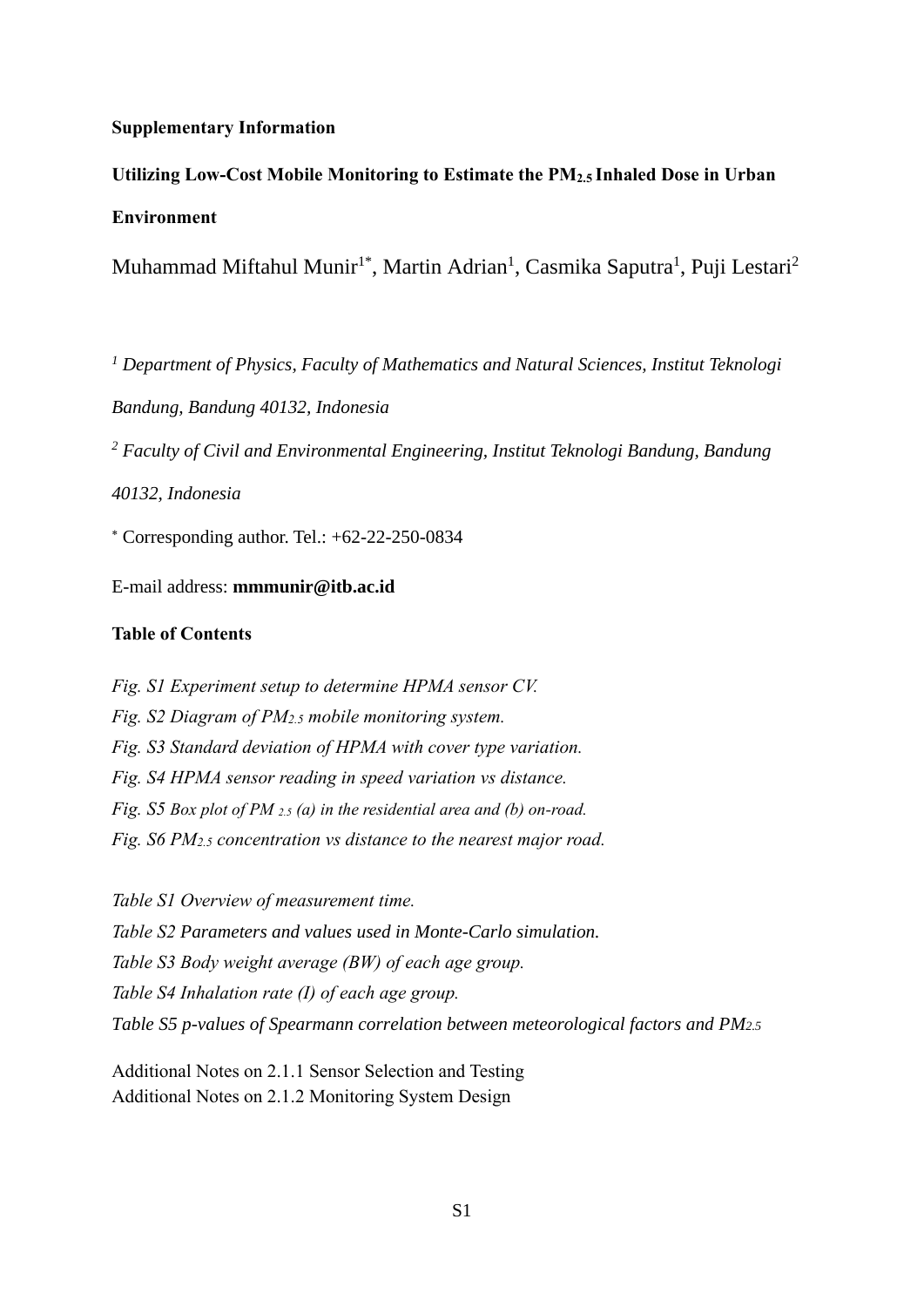

*Fig. S1 Experiment setup to determine HPMA sensor CV.*



*Fig. S2 Diagram of PM2.5 mobile monitoring system.*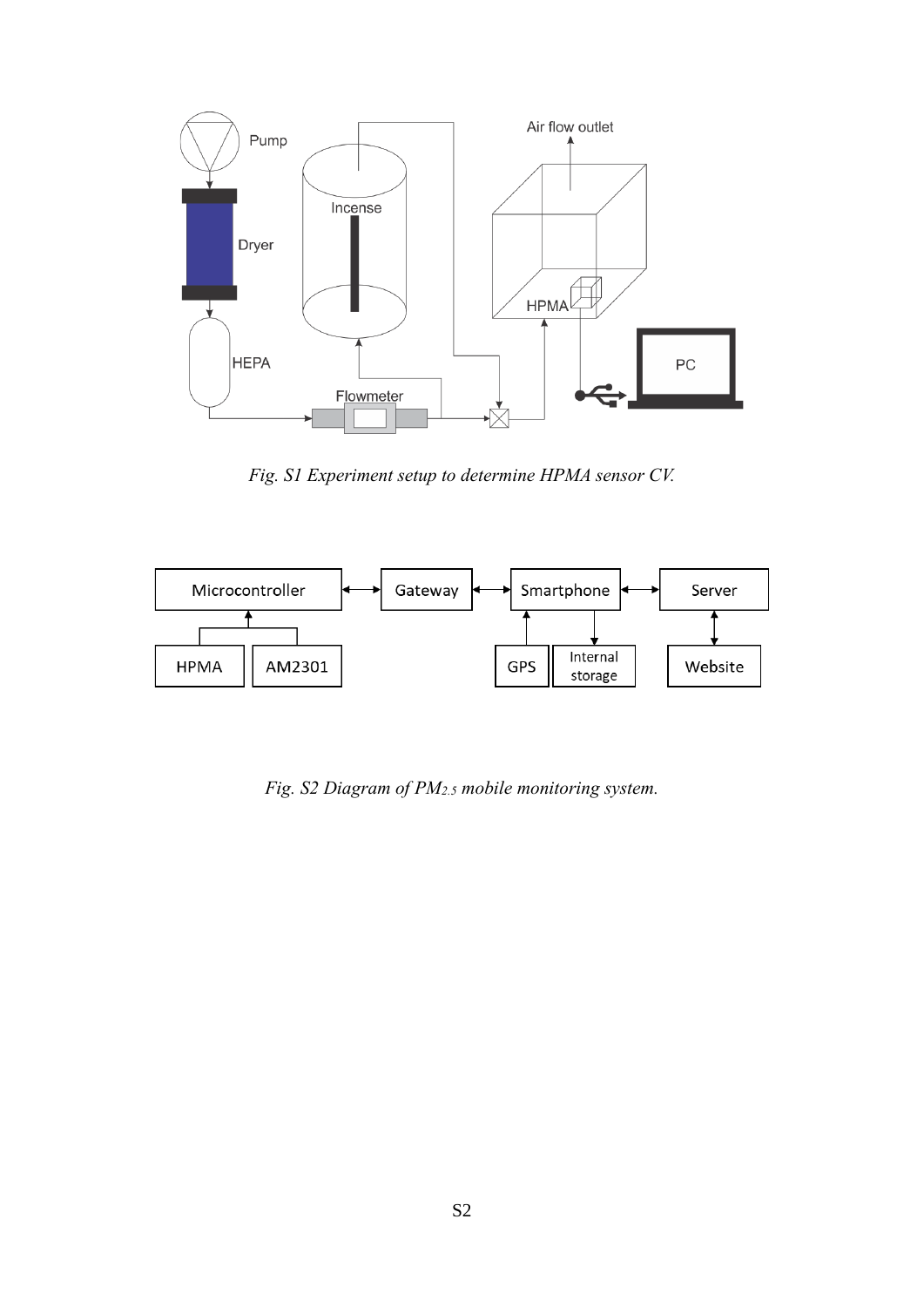

*Fig. S3 Standard deviation of HPMA with cover type variation.*

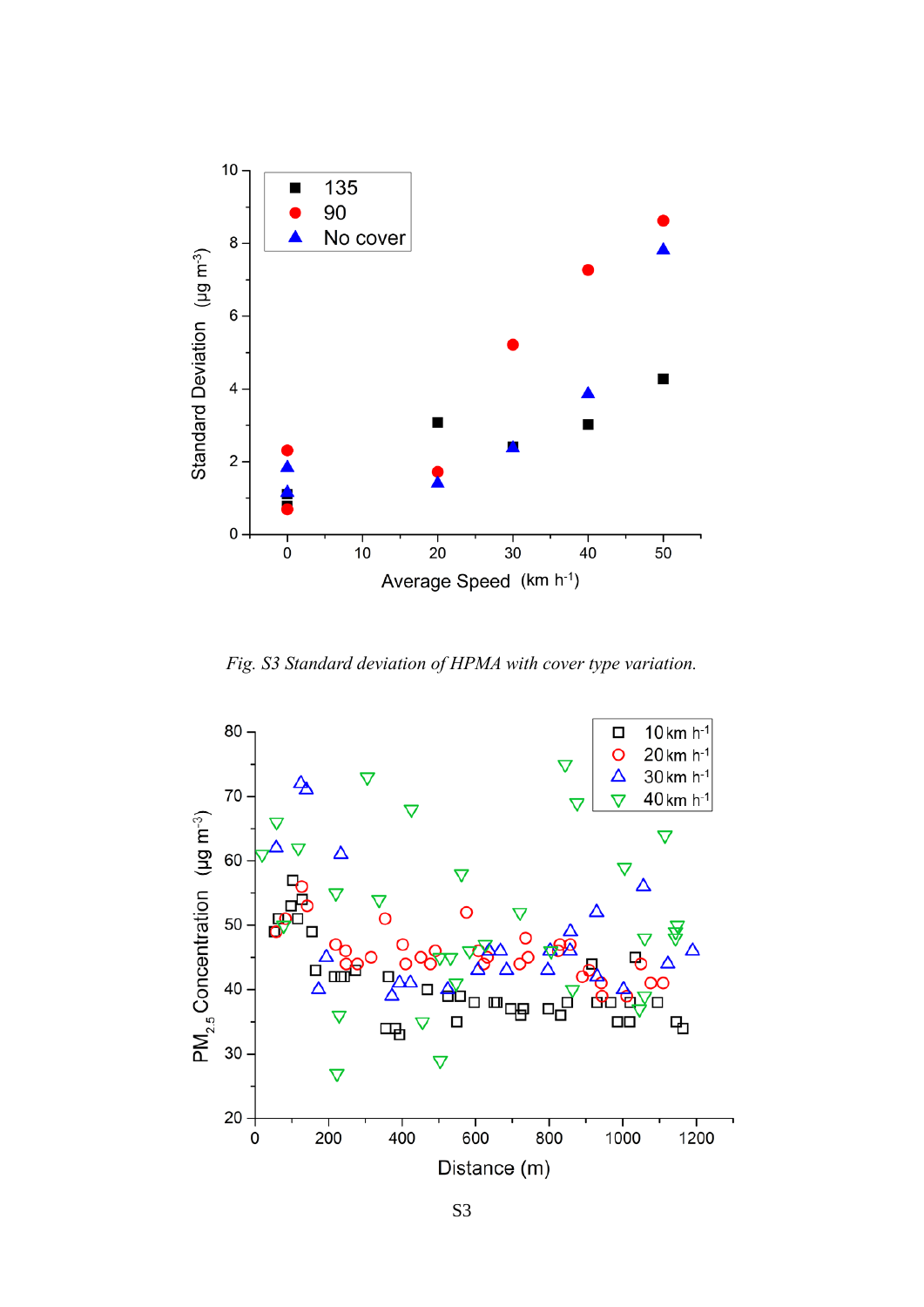



*Fig. S5 Box plot of PM 2.5 (a) in the residential area and (b) on-road.*



*Fig. S6 PM2.5 concentration vs distance to the nearest major road.*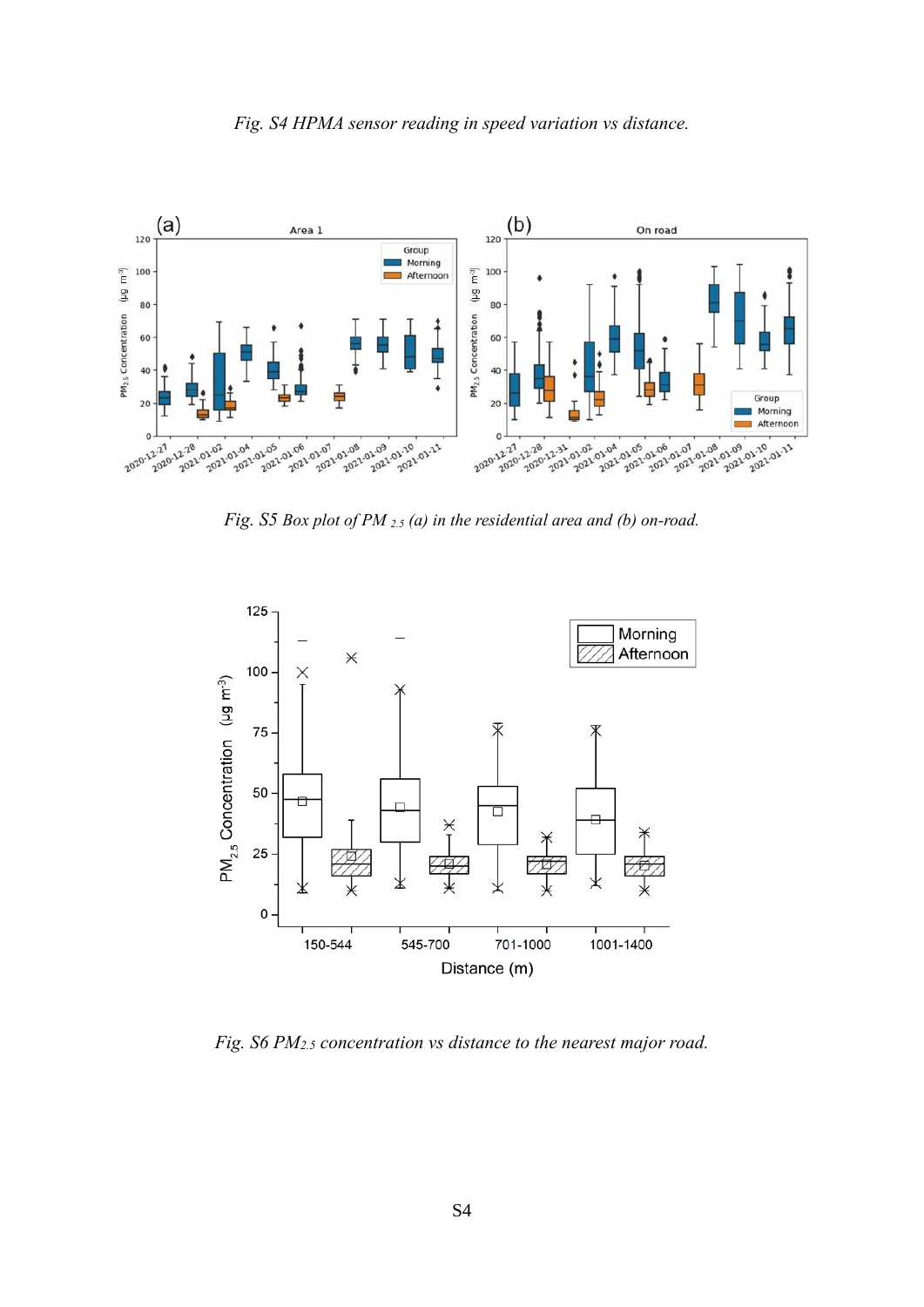| Date       | Time $(UTC+7)$ |               |               |  |
|------------|----------------|---------------|---------------|--|
|            | <b>Start</b>   | End           |               |  |
| 2020/12/27 | 07:30:00 AM    | 08:45:00 AM   | Sunny         |  |
| 2020/12/28 | 07:30:00 AM    | 08:50:00 AM   | Partly Cloudy |  |
|            | 04:20:00 PM    | 05:20:00 PM   | Cloudy        |  |
| 2021/1/2   | 08:00:00 AM    | 09:00:00 AM   | Partly Cloudy |  |
|            | 04:00:00 PM    | 05:15:00 PM   | Partly Cloudy |  |
| 2021/1/4   | 07:40:00 AM    | 09:00:00 AM   | Sunny         |  |
| 2021/1/5   | 07:40:00 AM    | 09:00:00 AM   | Sunny         |  |
|            | $04:00:00$ PM  | $05:00:00$ PM | Cloudy        |  |
| 2021/1/7   | 04:30:00 PM    | 05:30:00 PM   | Cloudy        |  |
| 2021/1/8   | 08:00:00 AM    | 09:00:00 AM   | Sunny         |  |
| 2021/1/9   | 08:20:00 AM    | 09:40:00 AM   | Cloudy        |  |
| 2021/1/10  | 08:15:00 AM    | 09:20:00 AM   | Sunny         |  |
| 2021/1/11  | 07:40:00 AM    | 08:40:00 AM   | Sunny         |  |

### *Table S1 Overview of measurement time.*

*Table S2 Parameters and values used in Monte-Carlo simulation.*

| Parameter                                                   | Symbol                      | <b>Random Number</b> |
|-------------------------------------------------------------|-----------------------------|----------------------|
|                                                             |                             | Distribution         |
| PM <sub>2.5</sub> concentration ( $\mu$ g m <sup>-3</sup> ) | $\mathcal{C}_{\mathcal{C}}$ | Lognormal            |
| Body weight (kg)                                            | BW                          | Normal               |
| Inhalation rate $(m^3 \, \text{day}^{-1})$                  |                             | Triangular           |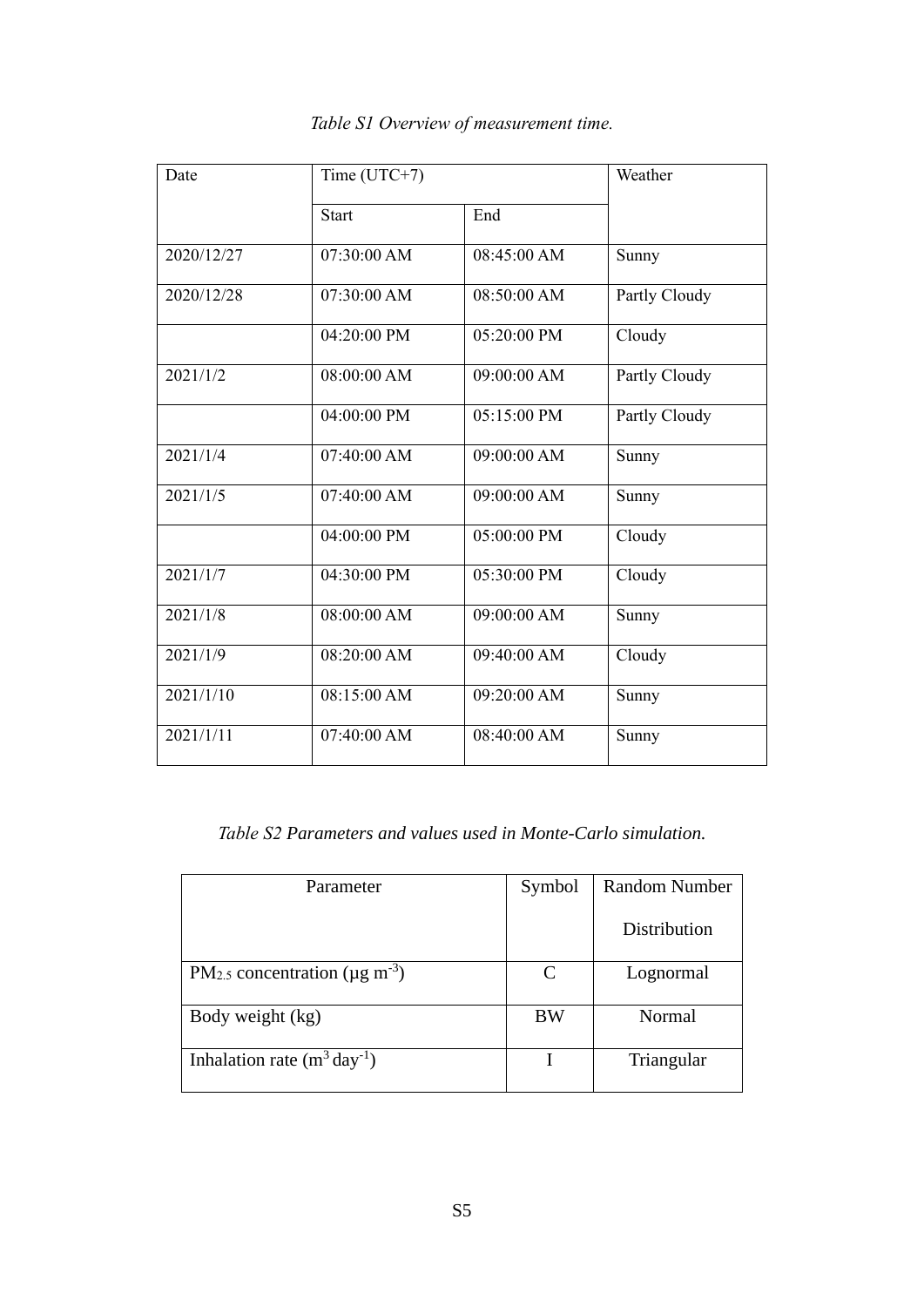| Age            | Average (kg) | <b>Standard Deviation (kg)</b> |
|----------------|--------------|--------------------------------|
| $0-5$ months   | 6.9          | 1.2                            |
| 6-11 months    | 8.3          | 1.6                            |
| $12-23$ months | 10           | 2.1                            |
| 2-3 years      | 13           | 3                              |
| 4-6 years      | 17.8         | 5                              |
| 7-9 years      | 23.9         | 6.6                            |
| $10-12$ years  | 31.4         | 8.8                            |
| 13-15 years    | 43.1         | 10.3                           |
| 16-19 years    | 52.5         | 9.2                            |
| 20-39 years    | 58.7         | 9.8                            |
| 40-55 years    | 59.8         | 10.4                           |
| 56-65 years    | 56.5         | 10.4                           |
| 66-75 years    | 52.5         | 9.8                            |
| $>75$ years    | 49.2         | 9.3                            |

*Table S3 Body weight average (BW) of each age group.*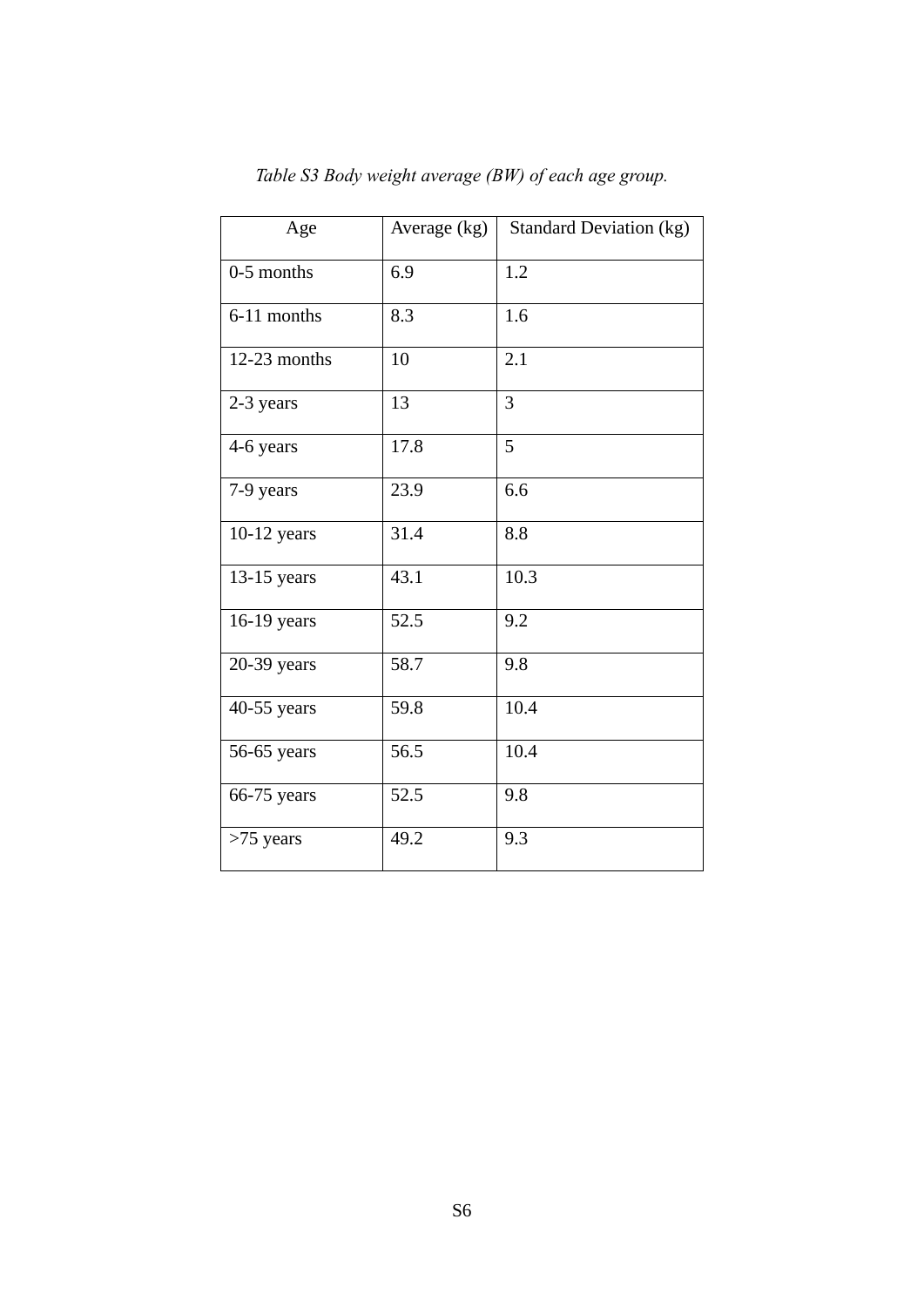|               |             | Inhalation rate            |           |         |  |
|---------------|-------------|----------------------------|-----------|---------|--|
| Age           | Description | $(m^3 \, \text{day}^{-1})$ |           |         |  |
|               |             | Minimum                    | Likeliest | Maximum |  |
| $0-5$ years   | Toddler     | 0.2                        | 0.27      | 0.36    |  |
| 6-10 years    | Child       | 0.17                       | 0.25      | 0.37    |  |
| $11-20$ years | Teenager    | 0.17                       | 0.24      | 0.33    |  |
| $>21$ years   | Adult       | 0.17                       | 0.23      | 0.31    |  |

## *Table S4 Inhalation rate (I) of each age group.*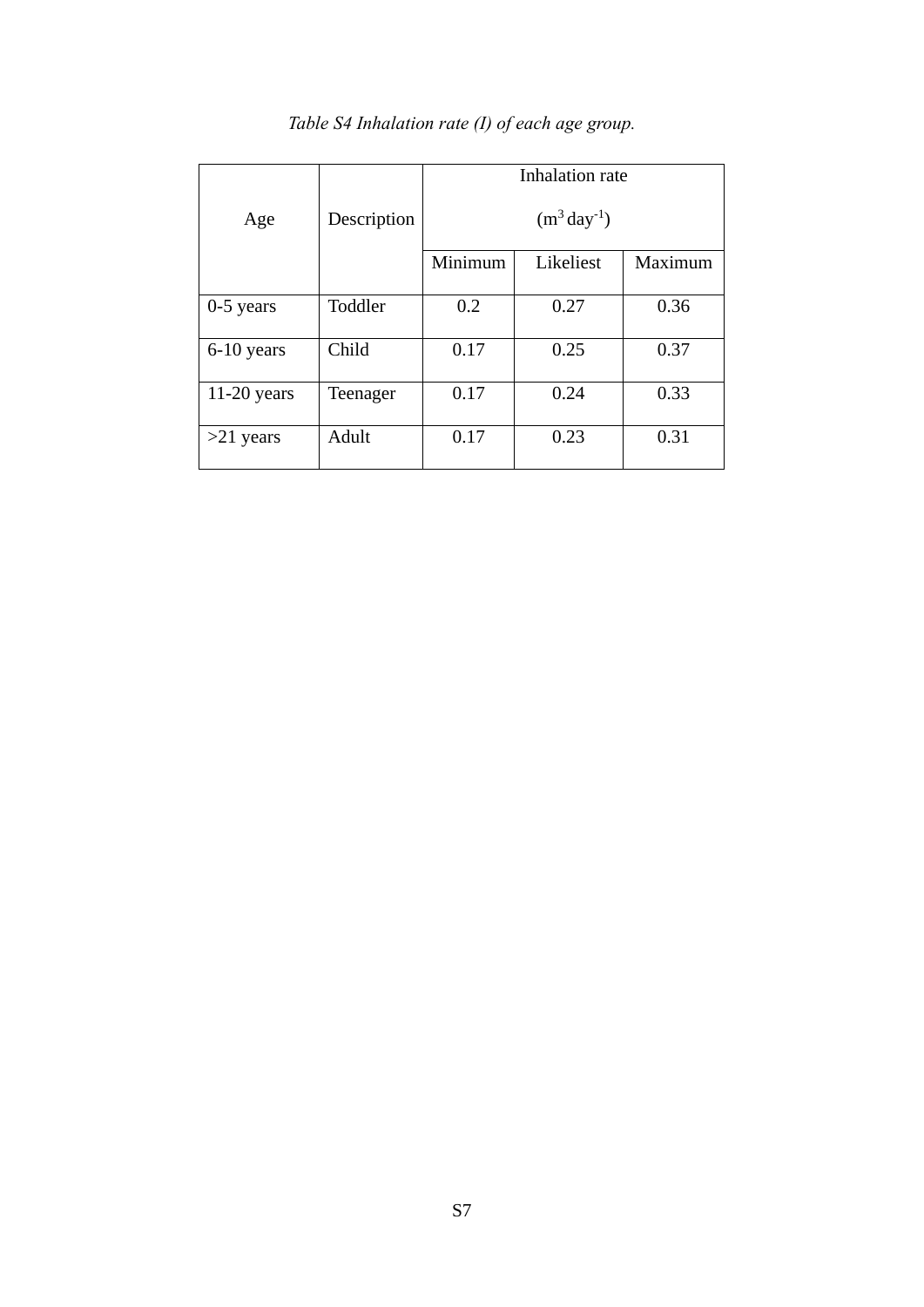|  |  | Table S5 p-values of Spearmann correlation between meteorological factors and PM2.5 |  |  |  |  |  |  |  |
|--|--|-------------------------------------------------------------------------------------|--|--|--|--|--|--|--|
|--|--|-------------------------------------------------------------------------------------|--|--|--|--|--|--|--|

| Morning            | <b>Temperature</b>   | <b>RH</b>            | $PM_{2.5}$           |
|--------------------|----------------------|----------------------|----------------------|
| <b>Temperature</b> | 1.00                 | $2.59\times10^{-89}$ | $4.19\times10^{-37}$ |
| <b>RH</b>          | $2.59\times10^{-89}$ | 1.00                 | $4.60\times10^{-2}$  |
| PM <sub>2.5</sub>  | $4.19\times10^{-37}$ | $4.60\times10^{-2}$  | 1.00                 |

| Afternoon          | <b>Temperature</b>    | <b>RH</b>              | $PM_{2.5}$            |
|--------------------|-----------------------|------------------------|-----------------------|
| <b>Temperature</b> | 1.00                  | $1.81\times10^{-194}$  | $4.98 \times 10^{-9}$ |
| <b>RH</b>          | $1.81\times10^{-194}$ | 1.00                   | $5.05\times10^{-12}$  |
| PM <sub>2.5</sub>  | $4.98 \times 10^{-9}$ | $5.05 \times 10^{-12}$ | 1.00                  |

| Area 1             | <b>Temperature</b>     | <b>RH</b>              | PM <sub>2.5</sub>    |
|--------------------|------------------------|------------------------|----------------------|
| <b>Temperature</b> | 1.00                   | $2.25 \times 10^{-15}$ | $1.27\times10^{-13}$ |
| <b>RH</b>          | $2.25 \times 10^{-15}$ | 1.00                   | $2.67\times10^{-26}$ |
| $PM_{2.5}$         | $1.27\times10^{-13}$   | $2.67\times10^{-26}$   | 1.00                 |

| On road            | <b>Temperature</b>      | <b>RH</b>             | $PM_{2.5}$            |
|--------------------|-------------------------|-----------------------|-----------------------|
| <b>Temperature</b> | 1.00                    | $1.24\times10^{-150}$ | $1.18 \times 10^{-9}$ |
| <b>RH</b>          | $1.24 \times 10^{-150}$ | 1.00                  | $3.85 \times 10^{-1}$ |
| PM <sub>2.5</sub>  | $1.18 \times 10^{-9}$   | $3.85 \times 10^{-1}$ | 1.00                  |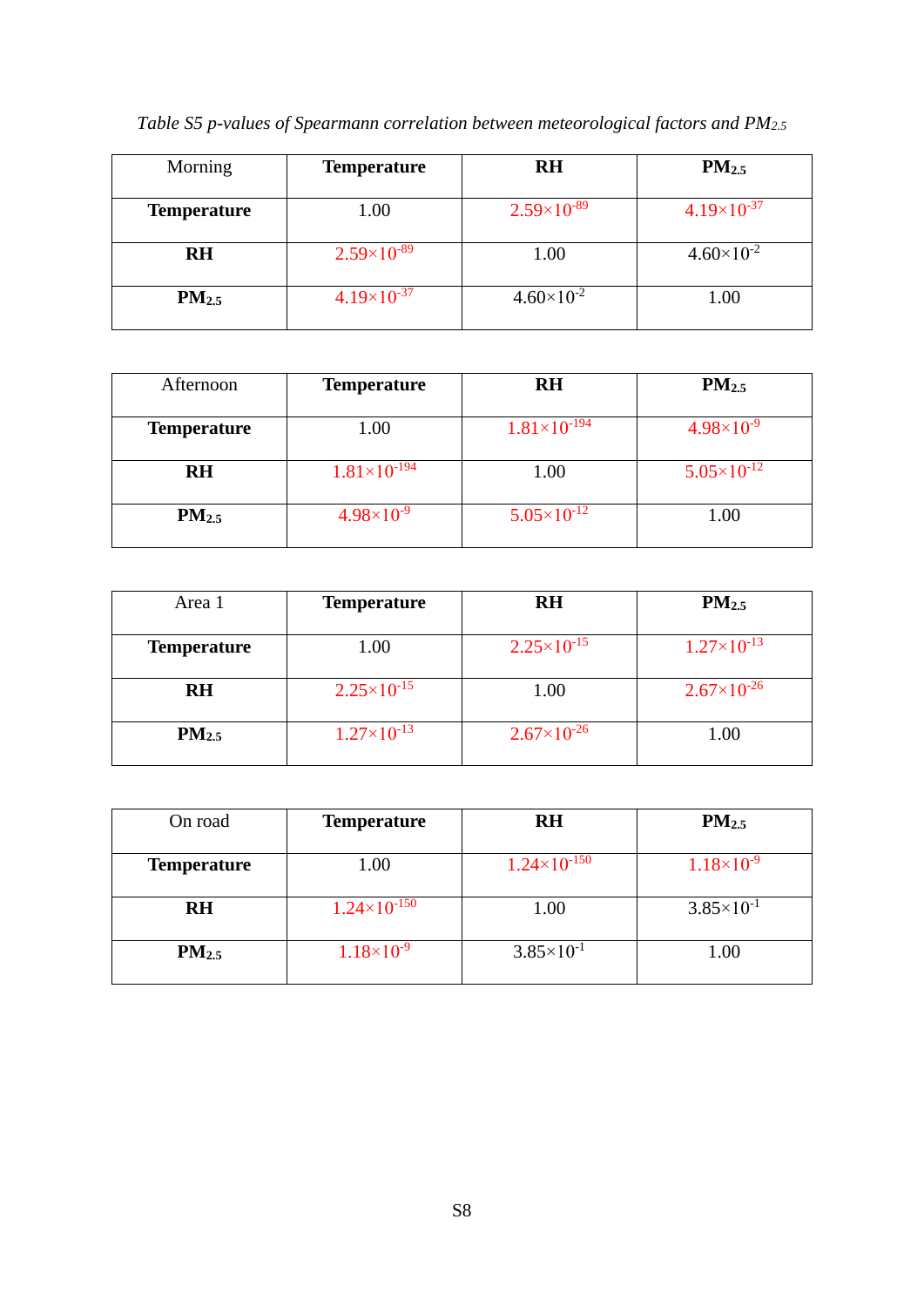#### **Additional Notes on 2.1.1 Sensor Selection and Testing**

The low-cost sensor has been applied in several studies to conduct mobile monitoring; for example, Mazaheri et al., 2018, Sinaga et al., 2020; and Wu et al., 2020 use Shinyei PPD60PV-T2, Sensirion SHT31, and SDS019-TRF, respectively. One important aspect of sensor selection is the sensor reading coefficient of variation (CV). The extent of variability to the average is described by CV. It is important to know the CV of the sensor reading since it is related to sensor precision. Low-valued CV means the PM sensor has high repeatability of measuring PM concentration in a certain condition.

### **Additional Notes on 2.1.2 Monitoring System Design**

The PM concentration measurement principle measures scattered laser intensity. Ambient air drawn into the sensor will pass through the laser beam. Particulate matter carried in with the air will scatter laser light. A photodiode in an HPMA sensor measures light scattering. The internal circuit converts the signal from the photodiode in the sensor to the output in the form of a mass concentration of particulate matter (Honeywell, 2019)*.*

### **References**

Honeywell, I. (2019). HPM Series Particle Sensor. URL

https://sensing.honeywell.com/honeywell-sensing-particulate-hpm-series-datasheet-32322550.pdf (accessed 20 January 2021).

Mazaheri, M., Clifford, S., Yeganeh, B., Viana, M., Rizza, V., Flament, R., Buonanno, G., Morawska, L. (2018). Investigations into factors affecting personal exposure to particles in urban microenvironments using low-cost sensors. Environ. Int. 120, 496–504. https://doi.org/10.1016/j.envint.2018.08.033

Sinaga, D., Setyawati, W., Cheng, F.Y., Lung, S.C.C. (2020). Investigation on daily exposure to PM2.5 in Bandung city, Indonesia using low-cost sensor. J. Expo. Sci. Environ.